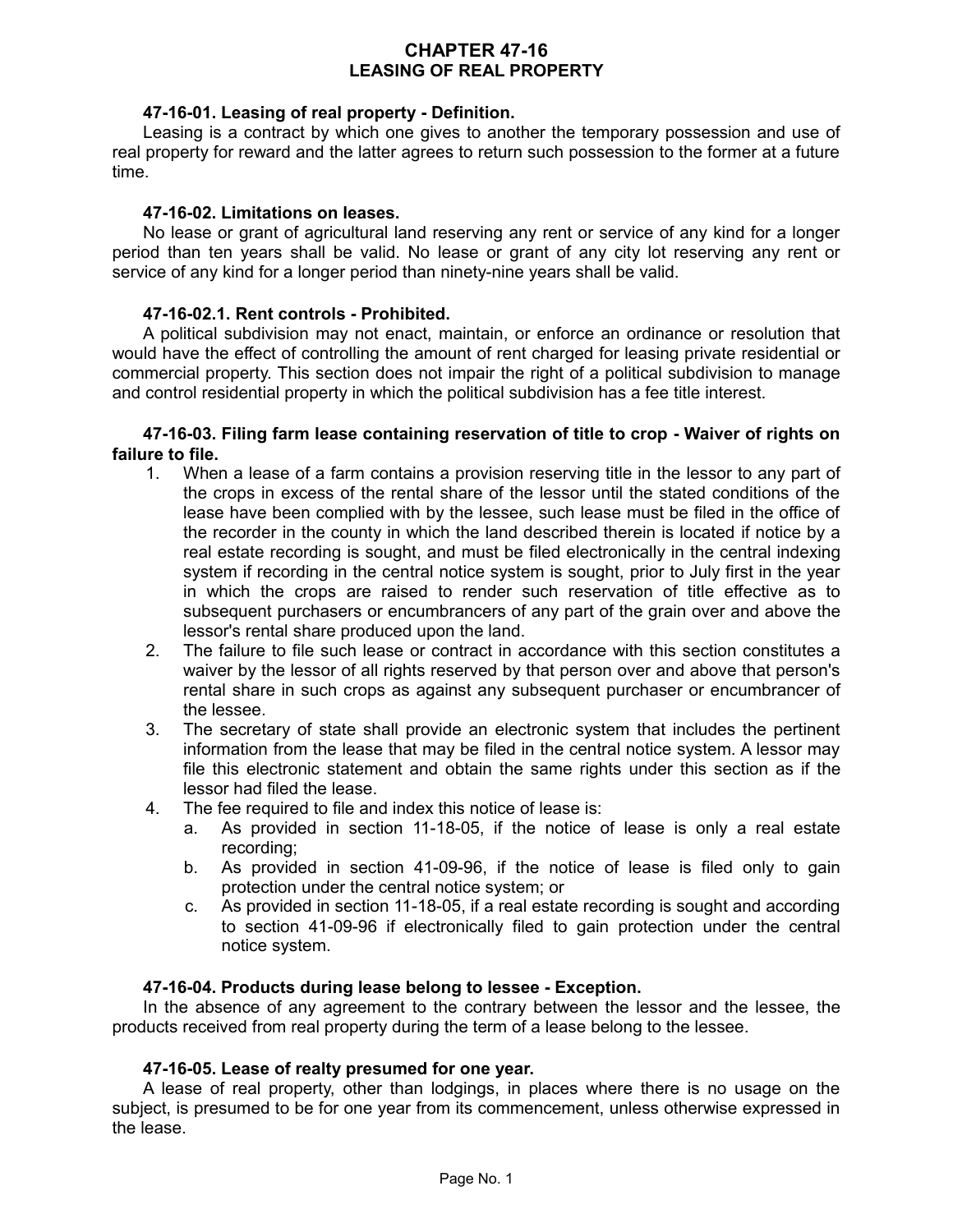### **47-16-06. When a lease is presumed renewed.**

If a lessee of real property remains in possession of the real property after the expiration of the lease and the lessor accepts rent from the lessee, the parties are presumed to have renewed the lease on the same terms and for the same time, not exceeding one year. Except in the case of a lease with an automatic renewal clause, if a lessee of real property for residential purposes remains in possession of the property after the expiration of the lease and the lessor accepts rent from the lessee, the parties are presumed to have renewed the lease as a month-to-month tenancy.

### **47-16-06.1. Automatic renewal of leases of residential real property - When notice required.**

Notwithstanding the provisions of section 47-16-06, in any lease of a specified term of two months or more of real property used for residential purposes, the lessor may not enforce an automatic renewal clause of a lease unless the lessor has notified the lessee in writing, delivered personally or by first-class mail, of the automatic renewal provision, not less than thirty days prior to the expiration date of the current lease. If such notice has not been given, the lease expires, and the terms of the latest lease convert to a month-to-month tenancy.

### **47-16-07. Leases - Notice by landlord to change terms - When effective.**

In all leases of land or tenements, or of any interest therein, from month to month, the landlord may change the terms of the lease to take effect at the expiration of the month upon giving notice in writing at least thirty days before the expiration of the month. The notice, when served upon the tenant, shall operate and be effectual to create and establish as a part of the lease the terms, rent, and conditions specified in the notice, if the tenant shall continue to hold the premises after the expiration of the month. For the purpose of this section, notice may be served in any reasonable manner which actually informs the tenant of the changes in the terms of the lease.

## **47-16-07.1. Real property and dwelling security deposits - Limitations and requirements.**

- 1. The lessor of real property or a dwelling who requires money as a security deposit, however denominated, shall deposit the money in a federally insured interest-bearing savings or checking account for the benefit of the tenant. The security deposit and any interest accruing on the deposit must be paid to the lessee upon termination of a lease, subject to the conditions of subsection 2. A lessor may not demand or receive security, however denominated, in an amount or value in excess of one month's rent, except:
	- a. A lessor may accept an amount or value up to two month's rent, as security, from an individual convicted of a felony offense as an incentive to rent the property to the individual.
	- b. A lessor may demand an amount or value up to two months rent, as security, from an individual who has had a judgment entered against that individual for violating the terms of a previous rental agreement.
- 2. A lessor may charge a lessee a pet security deposit for keeping an animal that is not a service animal or companion animal required by a tenant with a disability as a reasonable accommodation under fair housing laws. A pet security deposit may not exceed the greater of two thousand five hundred dollars or an amount equivalent to two months' rent.
- 3. A lessor may apply security deposit money and accrued interest upon termination of a lease towards:
	- a. Any damages the lessor has suffered by reason of deteriorations or injuries to the real property or dwelling by the lessee's pet or through the negligence of the lessee or the lessee's guest.
	- b. Any unpaid rent.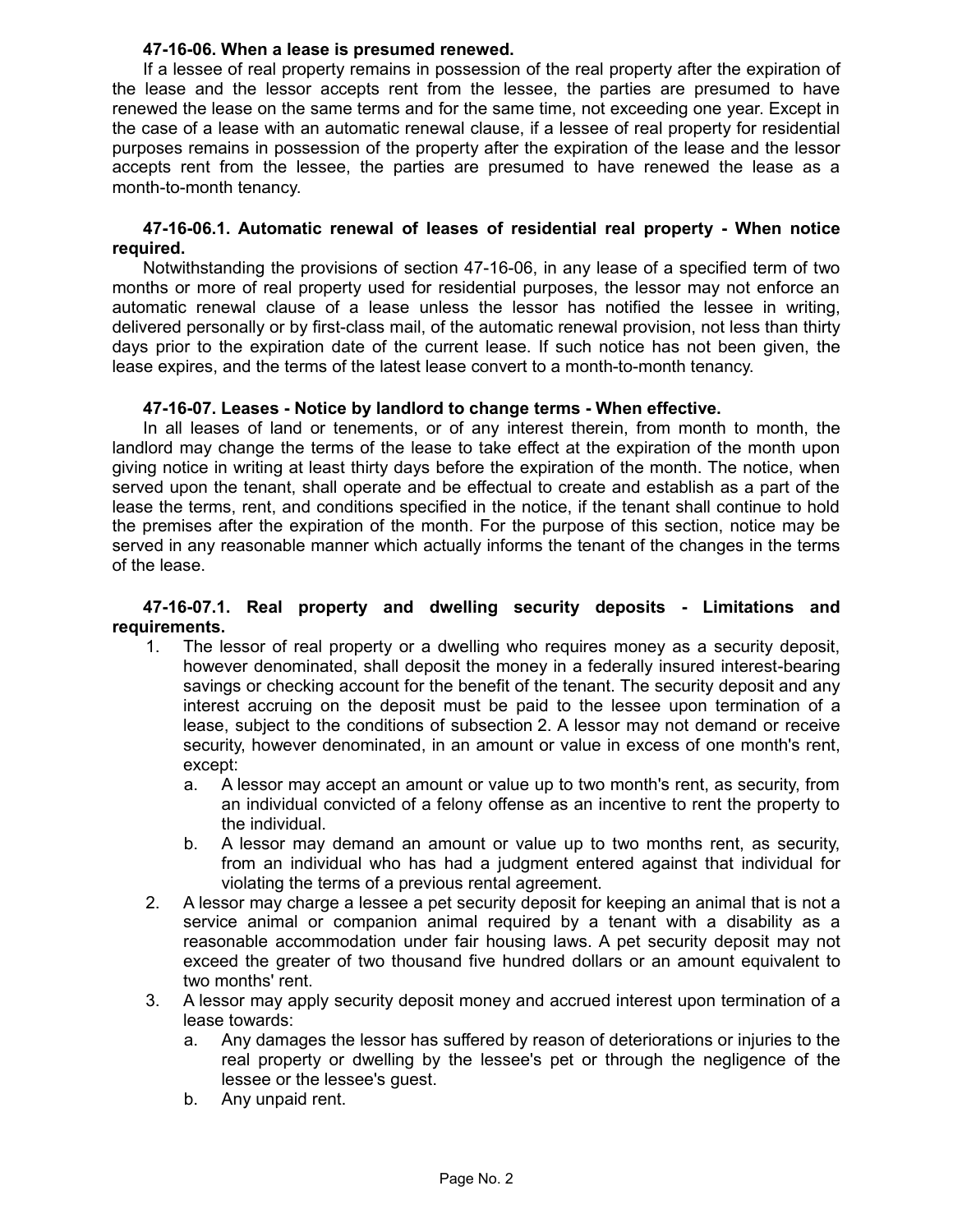c. The costs of cleaning or other repairs which were the responsibility of the lessee, and which are necessary to return the dwelling unit to its original state when the lessee took possession, reasonable wear and tear excepted.

Application of any portion of a security deposit not paid to the lessee upon termination of the lease must be itemized by the lessor. Such itemization together with the amount due must be delivered or mailed to the lessee at the last address furnished lessor, along with a written notice within thirty days after termination of the lease and delivery of possession by the lessee. The notice must contain a statement of any amount still due the lessor or the refund due the lessee. A lessor is not required to pay interest on security deposits if the period of occupancy was less than nine months in duration. Any amounts not claimed from the lessor by the lessee within one year of the termination of the lease agreement are subject to the reporting requirements of section 47-30.2-04.

- 4. A lessor is liable for treble damages for any security deposit money withheld without reasonable justification.
- 5. Upon a transfer in ownership of the leased real property or dwelling, the security deposit and accrued interest shall be transferred to the grantee of the lessor's interest. The grantor shall not be relieved of liability under this section until transfer of the security deposit to the grantee. The holder of the lessor's interest in the real property or dwelling at the termination of a lease shall be bound by this section even though such holder was not the original lessor who received the security deposit.
- 6. This section applies to the state and to political subdivisions of the state that lease real property or dwellings and require money as a security deposit.

# **47-16-07.2. Statement detailing condition of premises to accompany rental agreement.**

A landlord shall provide the tenant with a statement describing the condition of the facilities in and about the premises to be rented at the time of entering a rental agreement. The statement shall be agreed to and signed by the landlord and tenant. The statement shall constitute prima facie proof of the condition of the facilities and the premises at the beginning of the rental agreement.

# **47-16-07.3. When landlord may enter apartment.**

A landlord may enter the dwelling unit:

- 1. At any time in case of emergency or if the landlord reasonably believes the tenant has abandoned the premises, or the landlord reasonably believes the tenant is in substantial violation of the provisions of the lease or rental agreement.
- 2. Only during reasonable hours, and in a reasonable manner, for the purpose of inspecting the premises; for making necessary or agreed repairs, decorations, alterations, or improvements; for supplying necessary or agreed services; or for exhibiting the residential dwelling unit to actual or potential purchasers, insurers, mortgagees, real estate agents, tenants, workmen, or contractors. Unless it is impractical to do so the landlord shall first notify and receive the consent of the tenant which shall not be unreasonably withheld, which consent shall identify a time certain. A landlord shall not abuse the right of access or use it to harass or intimidate the tenant.

For the purposes of this section, consent shall be presumed from failure to object to access after notice of intent to enter at a time certain has been given. Notice may be given by personal service, by posting the notice in a conspicuous place in or about the dwelling unit for a reasonable period of time, or by any other method which results in actual notice to the tenant.

### **47-16-07.4. Fraudulent misrepresentations - Receipt of security deposit.**

A lease or rental agreement for real property or a dwelling unit which is entered into upon partial or total reliance of fraudulent misrepresentations may be terminated by the party fraudulently induced into the lease or rental agreement and that party shall receive any security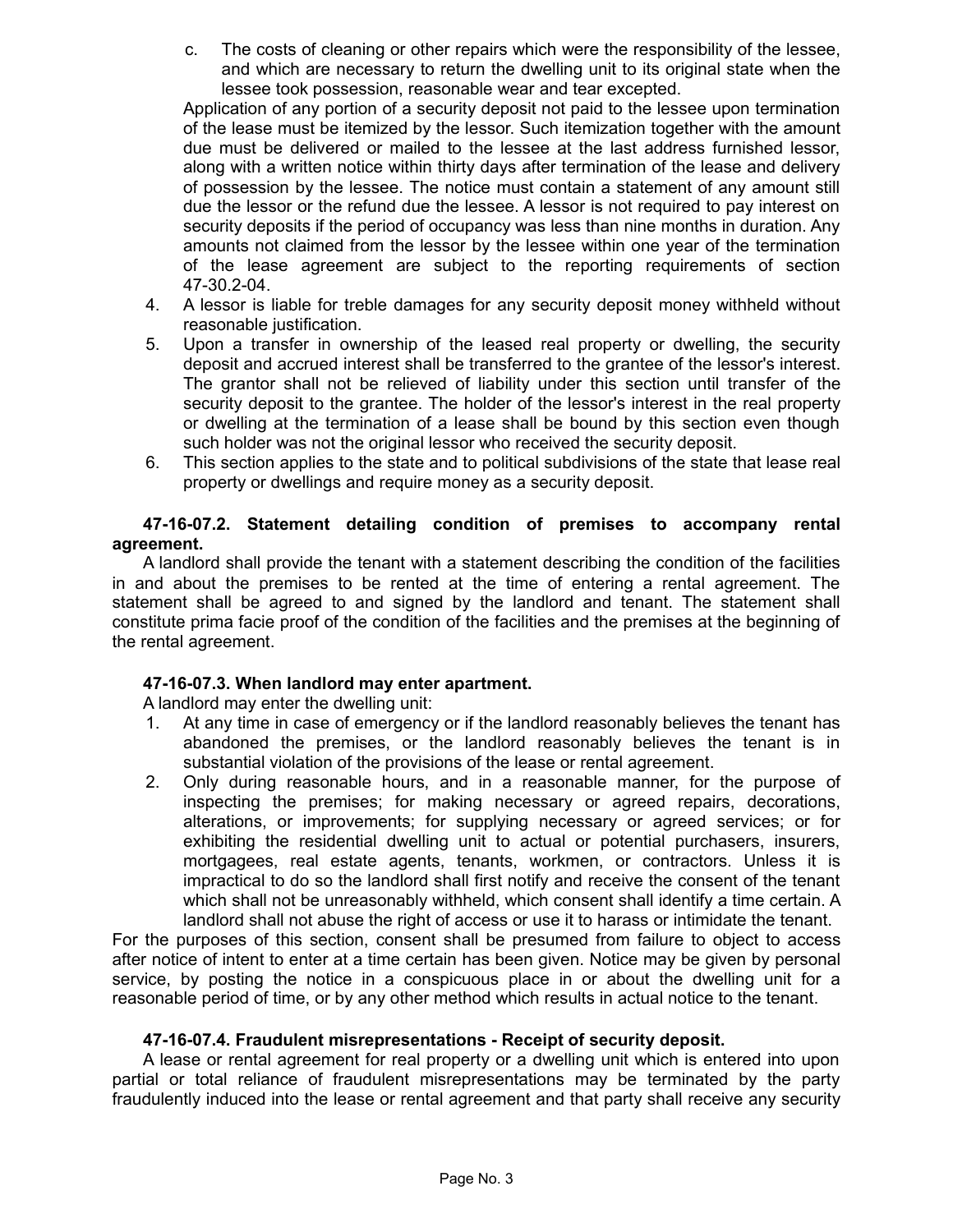deposit made pursuant to the lease or rental agreement together with any accrued interest on the deposit.

### **47-16-07.5. Disability documentation for service or assistance animal in rental dwelling.**

A landlord may require reliable supporting documentation be provided by a tenant of a rental dwelling that is subject to a no pets policy, if the tenant asserts a disability requiring a service animal or assistance animal be allowed as an accommodation on the rented premises under any provision of law. Reliable supporting documentation may be provided by a physician or medical professional who does not operate in this state solely to provide certification for service or assistance animals. Reliable supporting documentation must confirm the tenant's disability and the relationship between the tenant's disability and the need for the requested accommodation. A landlord may not require supporting documentation from a tenant if the tenant's disability or disability-related need for a service animal or assistance animal is readily apparent or already known to the landlord.

**47-16-07.6. Service animals - Housing - Penalties for furnishing fraudulent disability documentation.**

- 1. An individual is guilty of an infraction if the individual, in an attempt to obtain a reasonable housing accommodation under section 47-16-07.5, knowingly makes a false claim of having a disability that requires the use of a service animal or assistance animal or knowingly provides fraudulent supporting documentation in connection with such a claim.
- 2. If the individual pleads guilty or is convicted of an offense under subsection 1, a lessor may evict a lessee and the lessor is entitled to a damage fee, not to exceed one thousand dollars, from a lessee if the lessee provides fraudulent disability documentation indicating a disability requiring the use of a service animal or assistance animal.

### **47-16-08. Quiet possession of leased property.**

An agreement to lease real property binds the lessor to secure to the lessee the quiet possession of such property during the term of the lease against all persons lawfully claiming the same.

### **47-16-09. Ordinary care must be exercised by lessee.**

The lessee of real property must use ordinary care to preserve such property in safety and to keep it in good condition.

### **47-16-10. Injuries to real property - Must be repaired by lessee.**

The lessee of real property must repair all deteriorations or injuries thereto occasioned by the lessee's ordinary negligence.

### **47-16-11. Use of real property for purpose leased - Violation.**

When real property is leased for a particular purpose, the lessee must not use it for any other purpose. If the lessee violates the lease in this respect, the lessor may hold the lessee responsible for the safety of the property during such use in all events or may treat the contract as rescinded thereby.

# **47-16-12. Obligations of lessor to repair dwelling.**

Repealed by S.L. 1977, ch. 429, § 7.

# **47-16-13. When lessee may repair or vacate premises.**

If within a reasonable time after notice from the lessee of dilapidations which the lessor ought to repair the lessor neglects to do so, the lessee may:

1. Repair the premises and deduct the expense of such repair from the rent;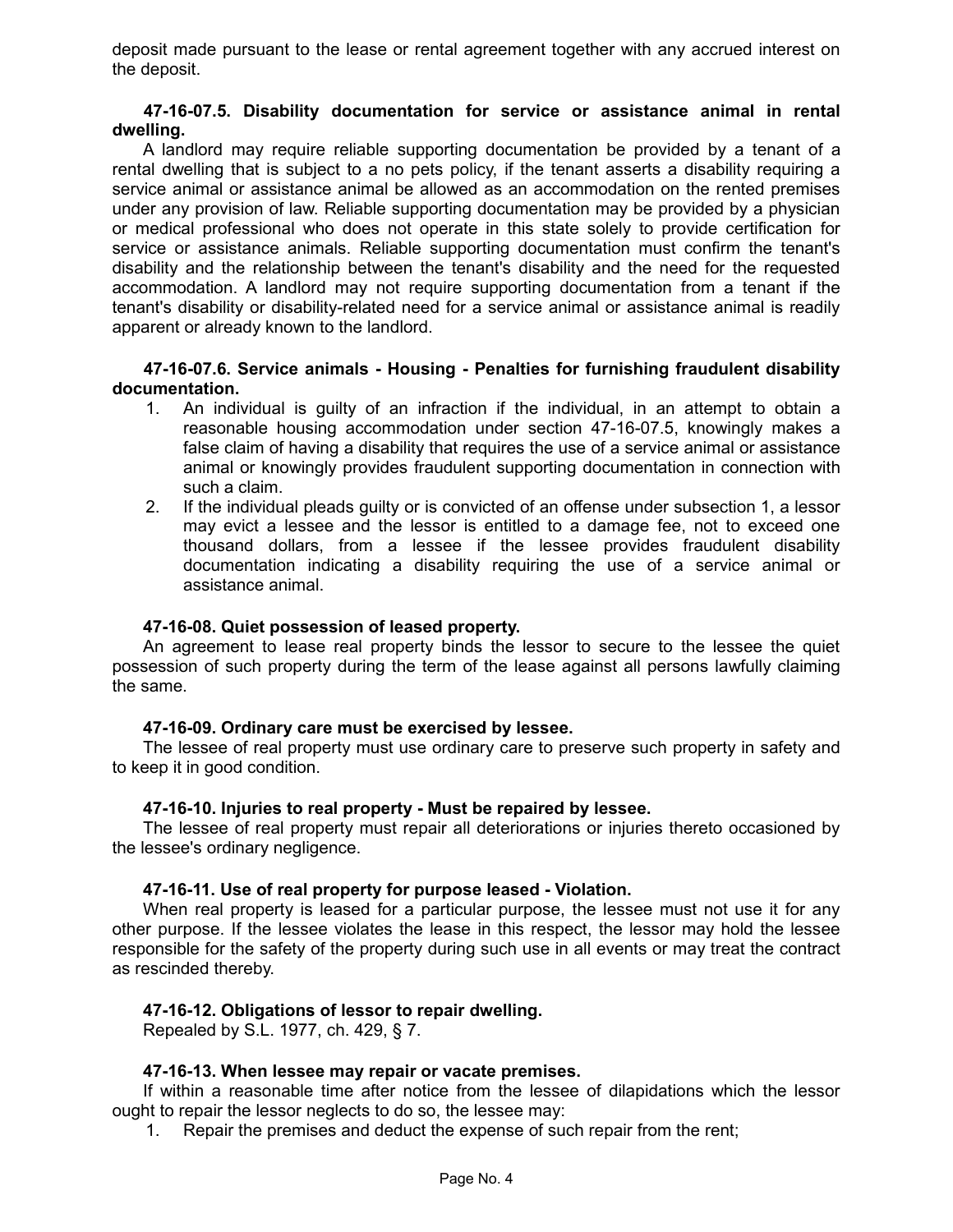- 2. Recover it in any other lawful manner from the lessor; or
- 3. Vacate the premises, in which case the lessee shall be discharged from further payment of rent or performance of other conditions.

# **47-16-13.1. Landlord obligations - Maintenance of premises.**

- 1. A landlord of a residential dwelling unit shall:
	- a. Comply with the requirements of applicable building and housing codes materially affecting health and safety.
	- b. Make all repairs and do whatever is necessary to put and keep the premises in a fit and habitable condition.
	- c. Keep all common areas of the premises in a clean and safe condition.
	- d. Maintain in good and safe working order and condition all electrical, plumbing, sanitary, heating, ventilating, air-conditioning, and other facilities and appliances, including elevators, supplied or required to be supplied by the landlord.
	- e. Provide and maintain appropriate receptacles and conveniences for the removal of ashes, garbage, rubbish, and other waste incidental to the occupancy of the dwelling unit and arrange for their removal.
	- f. Supply running water and reasonable amounts of hot water at all times and reasonable heat, except if the building that includes the dwelling unit is not required by law to be equipped for that purpose or if the dwelling unit is so constructed that heat or hot water is generated by an installation within the exclusive control of the tenant and supplied by a direct public utility connection or if the water or heat is unavailable due to supply failure by a public utility.
- 2. In case of noncompliance with the requirements of subdivisions b through f of subsection 1, a reasonable time shall be allowed to remedy such noncompliance.
- 3. If the duty imposed by subdivision a of subsection 1 is greater than any duty imposed by any other subdivision of that subsection, the landlord's duty shall be determined by reference to subdivision a of subsection 1.
- 4. The landlord and tenant of a single-family residence may agree in writing that the tenant perform the landlord's duties specified in subdivisions e and f of subsection 1 and also specified repairs, maintenance tasks, alterations, and remodeling, but only if the transaction is entered into in good faith.
- 5. The landlord and tenant of any dwelling unit other than a single-family residence may agree that the tenant is to perform specified repairs, maintenance tasks, alterations, or remodeling only if:
	- a. The agreement of the parties is entered into in good faith and is set forth in a separate writing signed by the parties and supported by adequate consideration.
	- b. The work is not necessary to cure noncompliance with subdivision e of subsection 1.
	- c. The agreement does not diminish or affect the obligation of the landlord to other tenants in the premises.
- 6. The landlord may not treat performance of the separate agreement described in subsection 4 as a condition to any obligation or performance of any rental agreement.

# **47-16-13.2. Tenant obligations - Maintenance of dwelling unit.**

A tenant of a residential dwelling unit shall:

- 1. Comply with all obligations primarily imposed upon tenants by applicable provisions of building and housing codes materially affecting health and safety.
- 2. Keep that part of the premises that the tenant occupies and uses as clean and safe as the condition of the premises permit.
- 3. Periodically remove all ashes, garbage, rubbish, and other waste from the tenant's dwelling unit, and dispose of them in a clean and safe manner.
- 4. Keep all plumbing fixtures in the dwelling unit or used by the tenant as clean as their condition permits.
- 5. Use in a reasonable manner all electrical, plumbing, sanitary, heating, ventilating, air-conditioning, and other facilities and appliances including elevators in the premises.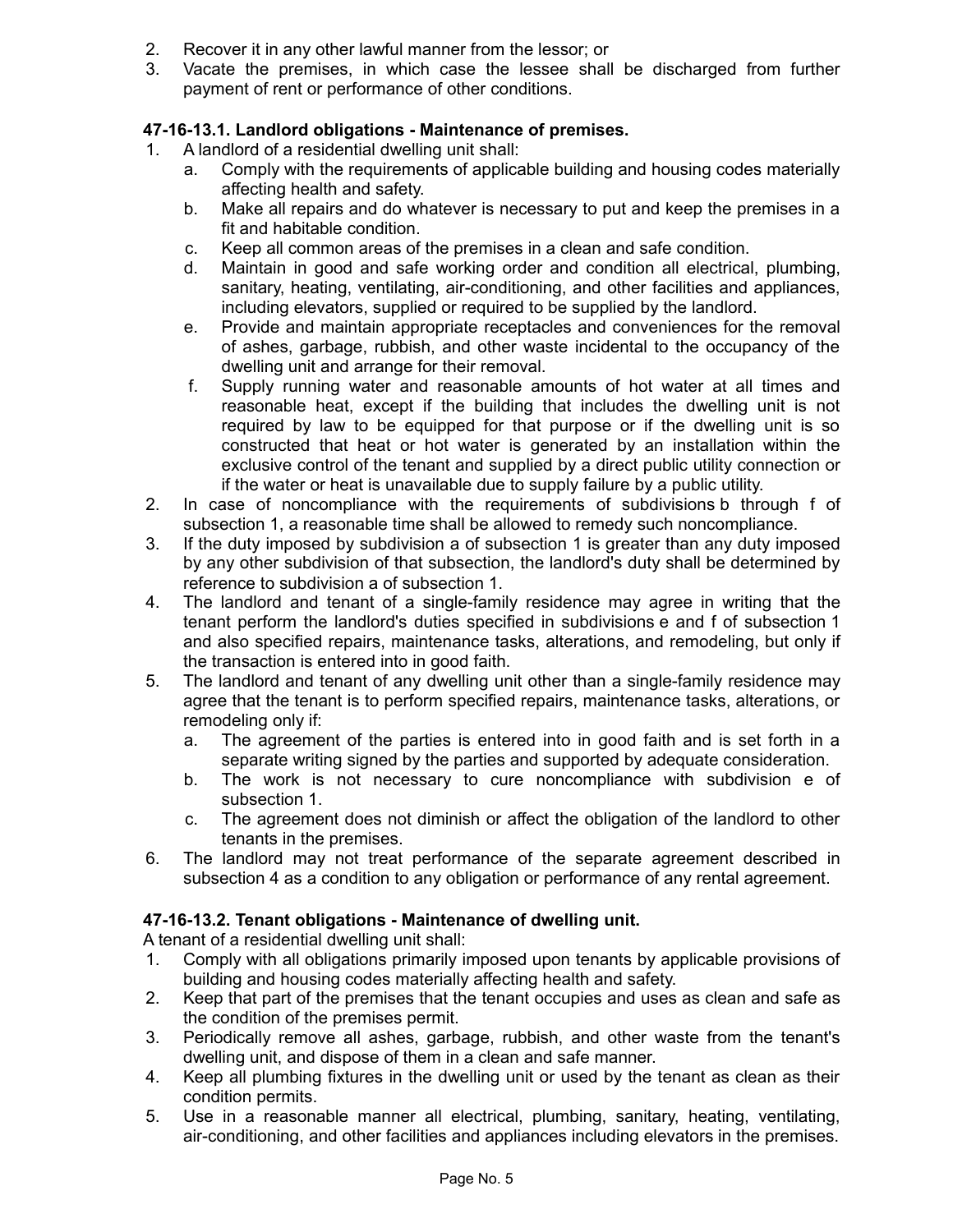- 6. Not deliberately or negligently destroy, deface, damage, impair, or remove any part of the premises or knowingly permit any person to do so.
- 7. Conduct oneself and require other persons on the premises with the tenant's consent to conduct themselves in a manner that will not disturb the tenant's neighbors' peaceful enjoyment of the premises.

# **47-16-13.3. Unconscionability.**

- 1. If a court of competent jurisdiction, as a matter of law, finds:
	- a. A residential dwelling unit rental agreement or any provision thereof was unconscionable when made, the court may refuse to enforce the agreement, enforce the remainder of the agreement without the unconscionable provision, or limit the application of any unconscionable provision to avoid an unconscionable result.
	- b. A settlement in which a party waives or agrees to forego a claim or right under sections 47-16-13.1 through 47-16-13.6 or under a rental agreement was unconscionable when made, the court may refuse to enforce the settlement, enforce the remainder of the settlement without the unconscionable provision, or limit the application of any unconscionable provision to avoid an unconscionable result.
- 2. If unconscionability is put into issue by a party or by the court upon its own motion, the parties shall be afforded a reasonable opportunity to present evidence as to the setting, purpose, and effect of the rental agreement or settlement to aid the court in making the determination.

### **47-16-13.4. Remedy after termination.**

If the rental agreement is terminated, the landlord has a claim for possession and for rent and a separate claim for actual damages for breach of the rental agreement.

### **47-16-13.5. Mitigation of damages.**

Any party aggrieved under sections 47-16-13.1 through 47-16-13.6 may recover appropriate damages. However, the aggrieved party has a duty to mitigate damages.

### **47-16-13.6. Enforcement of sections 47-16-13.1 through 47-16-13.6.**

Any right or action provided by sections 47-16-13.1 through 47-16-13.6 is enforceable by action and the court may award reasonable attorney's fees to the prevailing party.

### **47-16-13.7. Eviction - Lessee liable for rent during term of lease.**

A lessee evicted according to law is liable for rent during the remainder of the term of the lease. However, this section does not relieve the landlord of the duty to mitigate damages.

### **47-16-14. When a lease of real property terminates.**

The leasing of real property terminates:

- 1. At the end of the term agreed upon;
- 2. By the mutual consent of the parties;
- 3. By the lessee's acquiring title to the property leased superior to that of the lessor; or
- 4. By the destruction of the property leased.

#### **47-16-15. Notice of termination of lease.**

- 1. A lease of real property for a term not specified by the parties is deemed to be renewed as stated in section 47-16-06 at the end of the term implied by law, unless one of the parties gives notice to the other of an intention to terminate the lease, at least as long before the expiration of the lease as the term of the hiring itself, not exceeding one calendar month.
- 2. In tenancies from month to month, and unless the parties have otherwise agreed in writing to a longer notice period or a different notice time, either party may terminate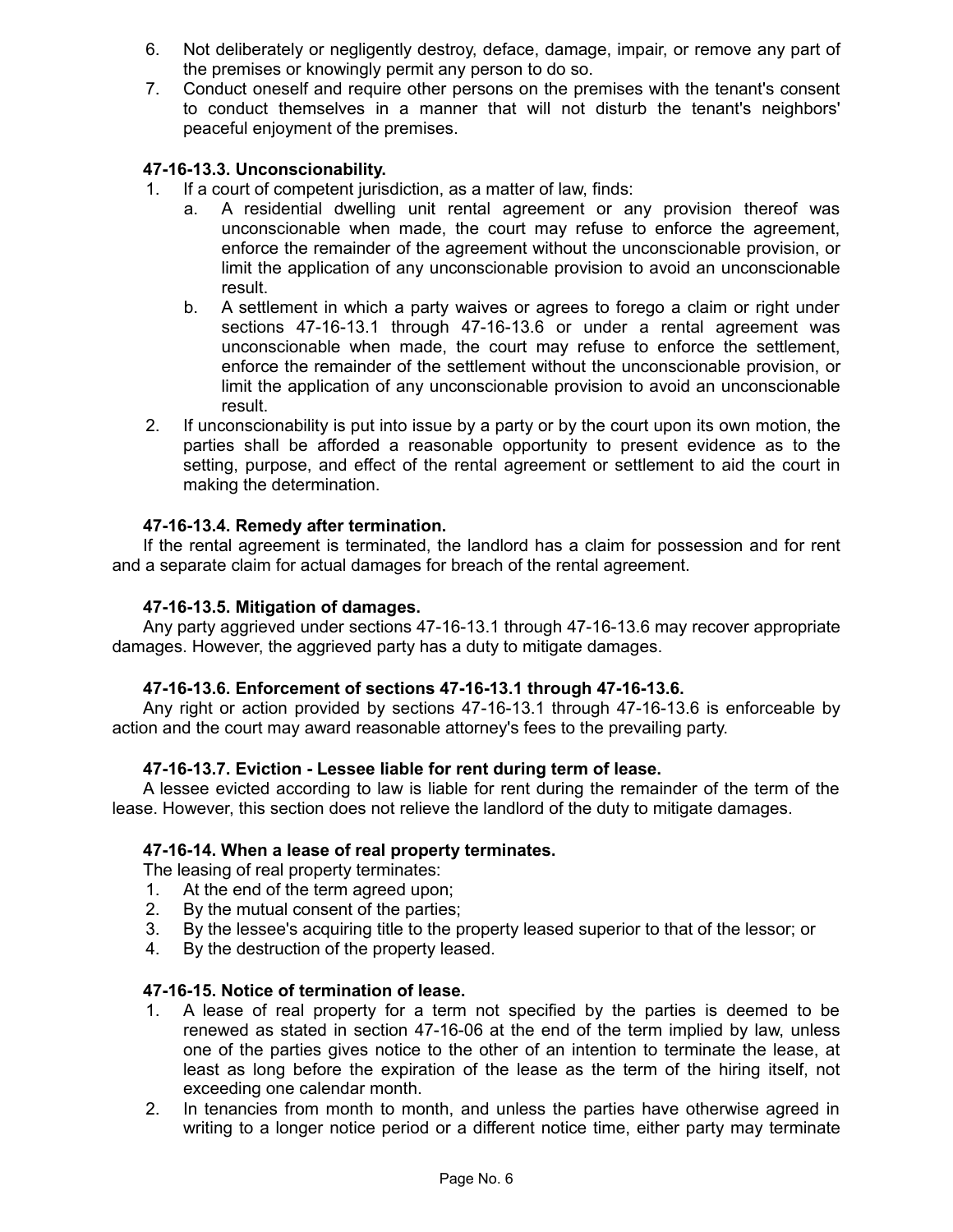the tenancy by giving at least one calendar month's written notice at any time. The rent is due and payable to and including the date of termination.

- 3. If a landlord changes the terms of the lease pursuant to section 47-16-07, the tenant may terminate the lease at the end of the month by giving at least twenty-five days' notice.
- 4. Any agreement that requires a lessee to give notice that exceeds one month from the end of a month to terminate a lease of real property for residential purposes must state the notice requirement and provide space for the lessee to initial next to the notice requirement. If the notice is not initialed by the lessee at the time of executing the lease, the lessee may terminate the lease on the last day of a month with at least one calendar month's notice.
- 5. If a lease converts to a month-to-month tenancy under section 47-16-06 or 47-16-06.1, either party may terminate the lease on the last day of a month with at least one calendar month's notice.

# **47-16-16. When lessor may terminate lease.**

The lessor of real property may terminate the lease and reclaim such property before the end of the term agreed upon when the lessee:

- 1. Uses or permits a use of the property leased in a manner contrary to the agreement of the parties; or
- 2. Does not make such repairs as the lessee is bound to make within a reasonable time after a request is made.

# **47-16-17. When lessee may terminate lease.**

The lessee of real property may terminate the lease before the end of the term agreed upon:

- 1. When the lessor does not fulfill the lessor's obligations, if any, within a reasonable time after request, as to placing and securing the lessee in the quiet possession of the property leased, or putting it into a good condition, or repairing it; or
- 2. When the greater part of the property leased, or that part which was, and which the lessor had reason to believe was, the material inducement to the lessee to enter into the contract, perishes from any cause other than the ordinary negligence of the lessee.

# **47-16-17.1. Termination due to domestic abuse.**

- 1. A tenant to a residential lease who is a victim of domestic violence as defined in section 14-07.1-01 or fears imminent domestic violence against the tenant or the tenant's minor children if the tenant or the tenant's minor children remain in the leased premises may terminate a lease agreement, as provided in this section, without penalty or liability.
- 2. The tenant must provide advance written notice to the landlord stating:
	- a. The tenant fears imminent domestic violence from a person named in a court order, protection order under section 14-07.1-02, ex parte temporary protection order, order prohibiting contact, restraining order, or other record filed with a court;
	- b. The tenant needs to terminate the tenancy; and
	- c. The specific date the tenancy will terminate.
- 3. The notice must be delivered by mail, facsimile communication, or in person before the termination of the tenancy.
- 4. A landlord may not disclose information provided to the landlord by a tenant documenting domestic violence under this section. The information may not be entered into any shared database or provided to any person, but may be used as evidence in an eviction proceeding, in a claim for unpaid rent or damages arising out of the tenancy, or as otherwise required by law.
- 5. A tenant terminating a lease under this section is responsible for the rent payment for the full month in which the tenancy terminates and an additional amount equal to one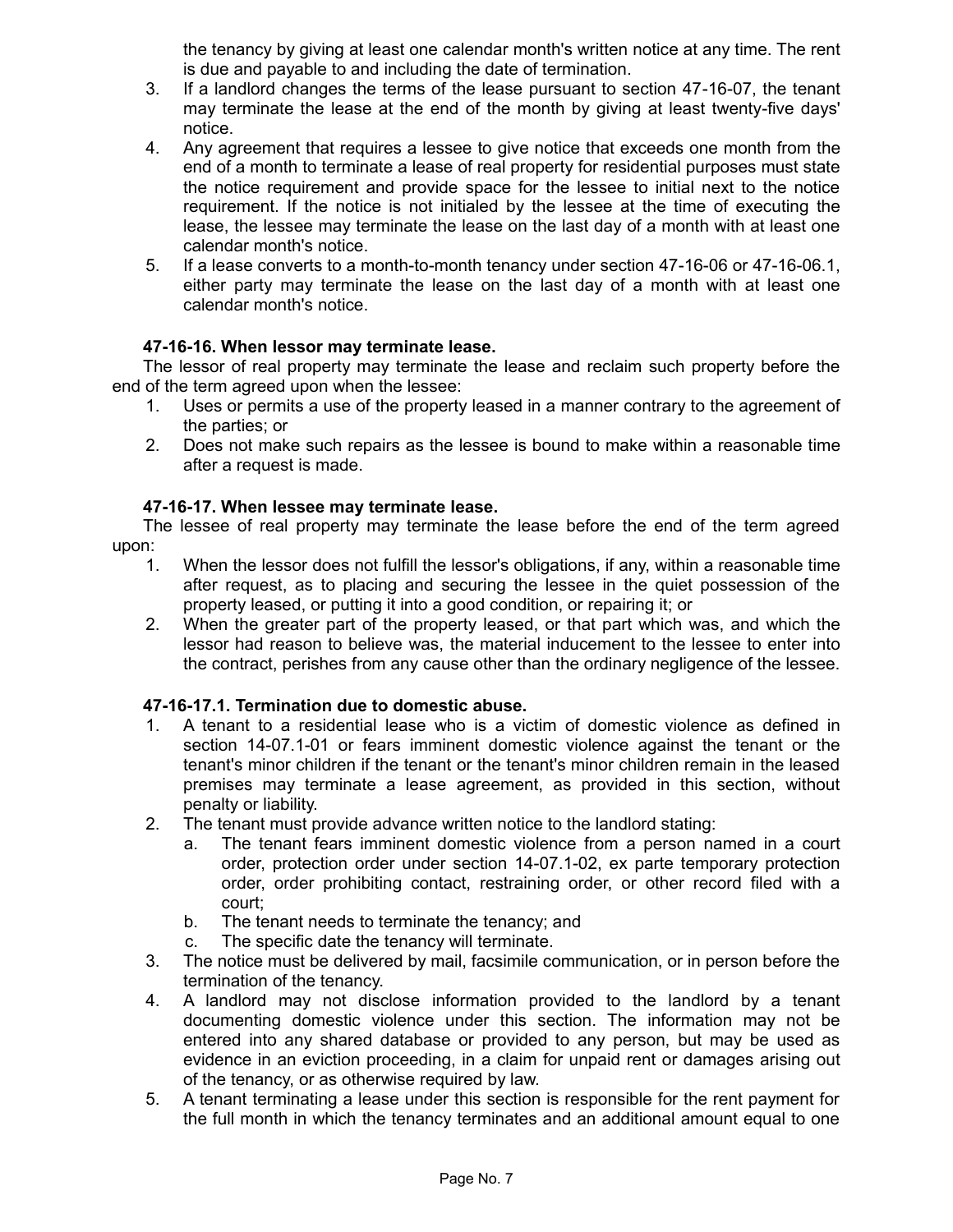month's rent, subject to the landlord's duty to mitigate. The tenant is relieved of any other contractual obligation for payment of rent or any other charges for the remaining term of the lease, except as provided in this section.

- 6. This section does not affect a tenant's liability for delinquent, unpaid rent, or other amounts owed to the landlord before the lease was terminated by the tenant under this section.
- 7. The tenancy terminates, including the right of possession of the premises, on the termination date stated in the notice under subsection 2. The amount equal to one month's rent must be paid on or before the termination of the tenancy for the tenant to be relieved of the contractual obligations for the remaining term of the lease as provided in this section.
- 8. For purposes of this section, timing for the payment of the lessee's security deposit under section 47-16-07.1 is triggered by either of the following:
	- a. If the only tenant, including the tenant's minor children, is the tenant who is the victim of domestic violence, upon the first day of the month following the date the tenant vacates the premises.
	- b. If there are additional tenants bound by the lease, upon the expiration of the lease.
- 9. Notwithstanding the release of a tenant from a lease agreement under this section, the tenancy continues for any remaining tenants.
- 10. A person may not refuse to rent, refuse to negotiate for the rental of, or in any other manner make unavailable or deny a dwelling to an individual, or otherwise retaliate in the rental of a dwelling solely because a tenant or applicant or a household member of the tenant or applicant exercised the right to terminate a lease under this section.
- 11. In an action for a violation of this section, the court may award statutory damages of one thousand dollars. The court also may award actual damages, reasonable attorney's fees, costs, and disbursements.

## **47-16-18. When lease of real property is terminated by death.**

Only a lease of real property which is terminable at the pleasure of one of the parties to the contract is terminated by the notice to one party of the death or incapacity of the other party to contract. Upon the death of a lessee of real property for residential purposes, however, and at the option of any surviving lessee or of the estate of the decedent, the lease terminates on the last day of the month in the month following the death of the lessee unless the lease term expires before that time.

### **47-16-19. Term of lease governed by manner of payment of rent.**

The renting of lodgings for an unspecified term is presumed to have been made for such length of time as the parties adopt for the estimation of the rent. Thus renting at a weekly rate of rent is presumed to be for one week. In the absence of any agreement respecting the length of time of the rent, the leasing is presumed to be monthly.

### **47-16-20. Rents - When payable.**

When there is no contract or usage to the contrary, the rent of agricultural and wild land shall be payable yearly at the end of each year. Rents of lodgings shall be payable monthly at the end of each month. Other rents shall be payable quarterly at the end of each quarter from the time the lease takes effect. The rent for a lease shorter than the periods herein specified shall be payable at the termination of the lease.

### **47-16-21. When proportionate part of lease paid by lessee.**

When the leasing of real property is terminated before the time originally agreed upon, the lessee must pay the due proportion of the lease for such use as the lessee actually has made of the property unless such use is merely nominal and of no benefit to the lessee.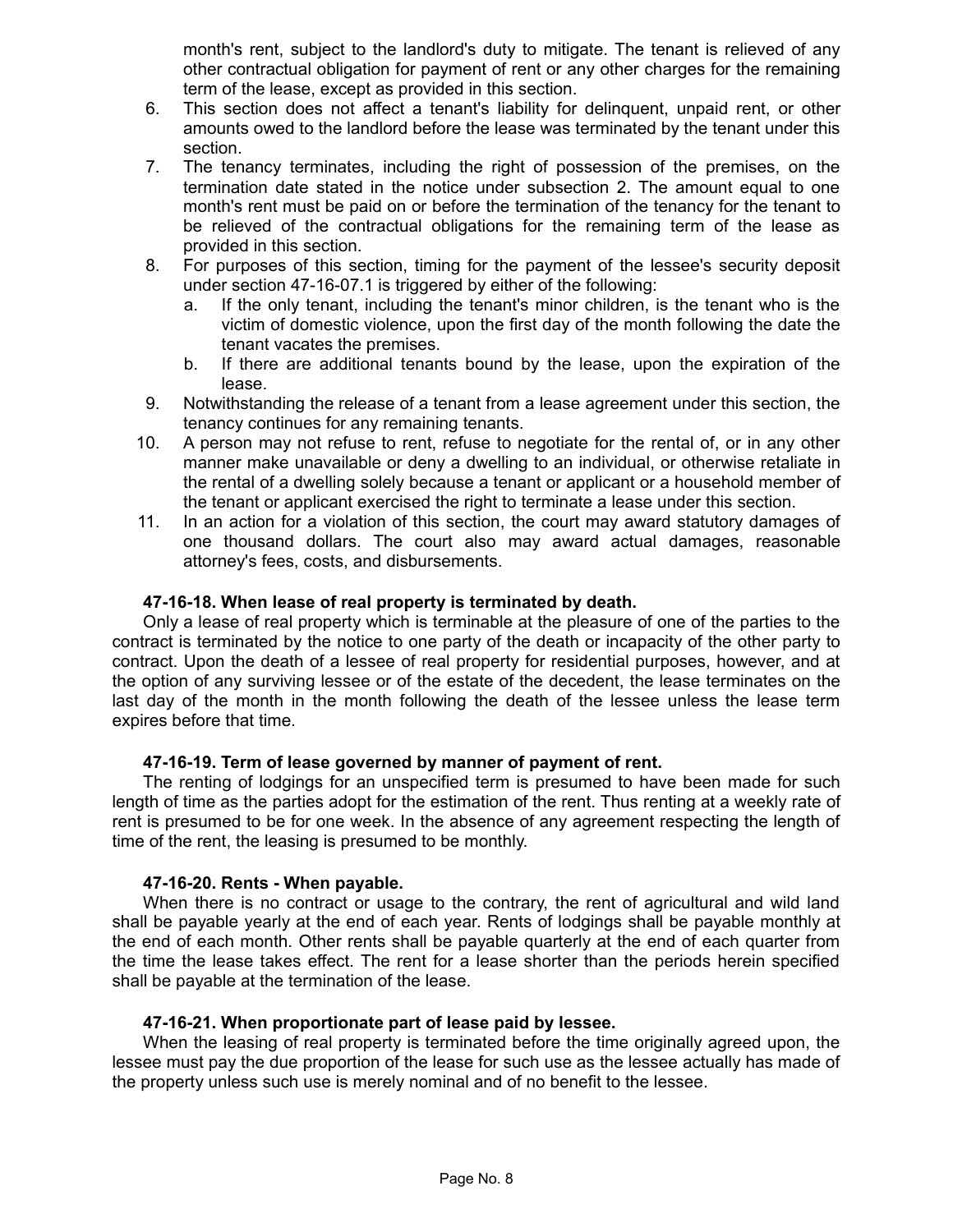# **47-16-22. Rent due upon lease for life - Recovery.**

Rent due upon a lease for life may be recovered in the same manner as upon a lease for years.

## **47-16-23. Rent dependent on life of person - Collection after death.**

Rent dependent on the life of a person may be recovered after as well as before that person's death.

# **47-16-24. Lessee must give written notice before removal of property from premises.**

Repealed by S.L. 1975, ch. 106, § 673.

### **47-16-25. Notice of adverse proceedings to landlord.**

Every tenant who receives notice of any proceeding to recover the real property occupied by the tenant, or the possession thereof, must:

- 1. Inform the tenant's landlord immediately of the notice; and
- 2. Deliver the notice to the landlord.

The tenant shall be responsible to the landlord for all damages which the landlord may sustain by reason of any omission by the tenant to inform the landlord of the notice or to deliver it to the landlord, if such notice is in writing. The attornment to a stranger is void unless made with the consent of the landlord or in consequence of a judgment of a court of competent jurisdiction.

## **47-16-26. Double letting of room prohibited.**

One who rents part of a room for a dwelling is entitled to the whole of the room, notwithstanding any agreement to the contrary. If a landlord rents a room as a dwelling for more than one family, the person to whom the landlord first rents any part of it is entitled to the possession of the whole room for the term agreed upon. Every tenant in the building under the same landlord is relieved from all obligation to pay rent to the landlord while such double letting of any room continues.

### **47-16-27. Right of tenant.**

A tenant for years or at will, unless the tenant is a wrongdoer by holding over, may:

- 1. Occupy the buildings.
- 2. Take the annual products of the soil.
- 3. Work mines and quarries open at the commencement of the tenant's tenancy.
- 4. Cultivate and harvest the crops growing at the end of the tenant's tenancy.

The tenant has no rights to the property other than such as are given the tenant by the agreement or instrument by which the tenant's tenancy is acquired or by the provisions of this section.

### **47-16-28. Succession to rights in real property or rent transfers.**

A person to whom any real property is transferred or devised upon which rent has been reserved, or to whom any such rent is transferred, is entitled to the same remedies for recovery of rent, for nonperformance of any of the terms of the lease or for any waste or cause of forfeiture as that person's grantor or devisor might have had.

### **47-16-29. Remedies against assignees of lessor.**

Whatever remedies the lessee of any real property may have against the lessee's immediate lessor for the breach of any agreement in the lease, the lessee may have against the assigns of the lessor. The assigns of the lessee may have remedies against the lessor and the lessor's assigns except upon covenants against encumbrances or relating to the title or possession of the premises.

## **47-16-30. Remedies against assignees of lessee.**

Whatever remedies the lessor of any real property has against the lessor's immediate lessee for the breach of an agreement in the lease or for recovery of the possession, the lessor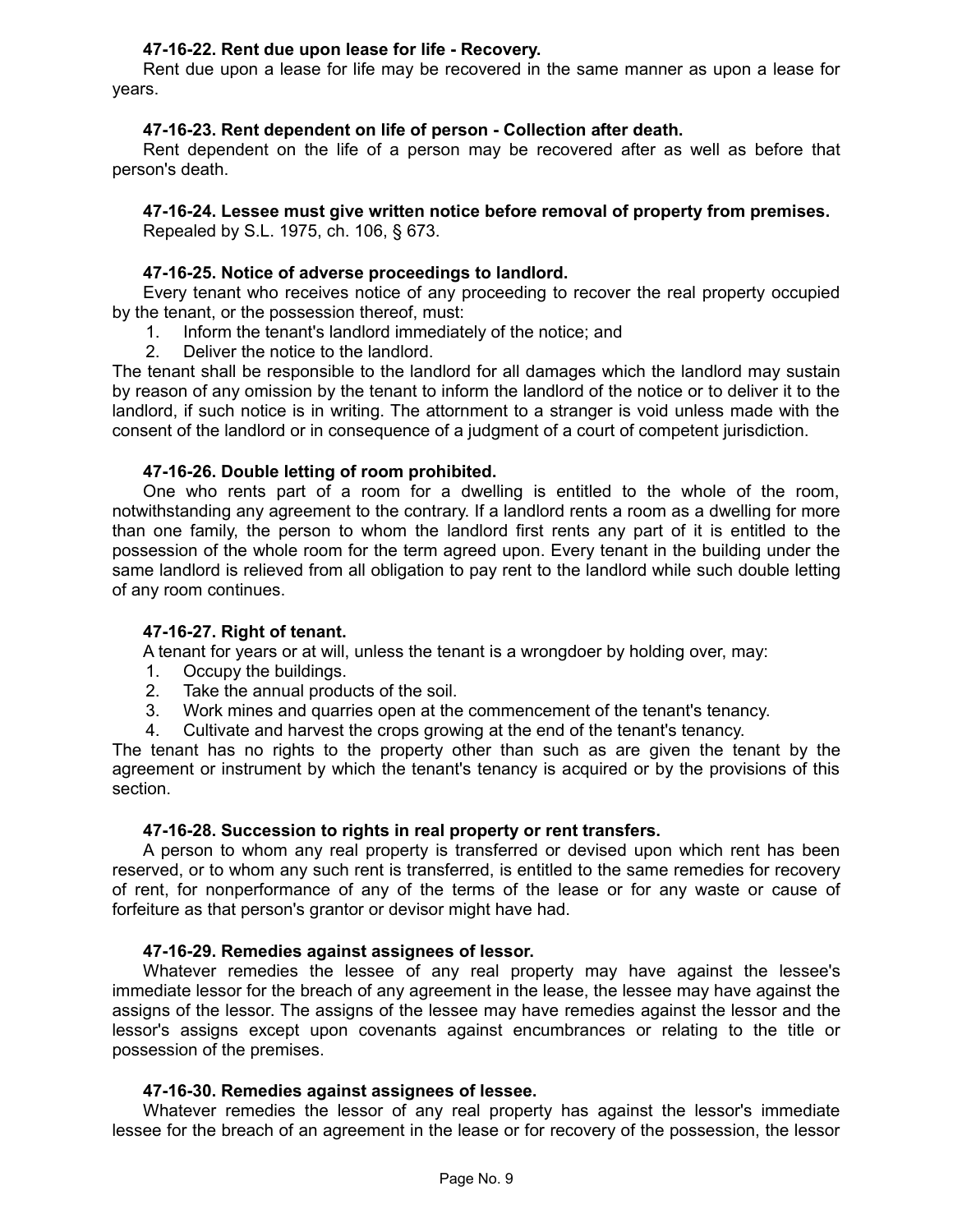also has against the assignees of the lessee for any claim for relief accruing while they are such assignees, except when the assignment is made by way of security for a loan and is not accompanied by possession of the premises.

## **47-16-30.1. Abandoned property - Disposal by lessor.**

Property with a total estimated value of not more than two thousand five hundred dollars which is left on the premises of a leased dwelling may be retained by the lessor and disposed of without legal process twenty-eight or more days after the lessor received actual notice that the lessee has vacated the premises or twenty-eight or more days after it reasonably appears to the lessor that the lessee has vacated the premises. The lessor is entitled to the proceeds from the sale of the property. The lessor may recover, from the lessee's security deposit, any storage and moving expenses in excess of the proceeds from the sale incurred in disposing of the property. If the lessor removes the abandoned property from the dwelling unit after a judgment of eviction has been obtained and the special execution has been served, the lessor has a lien upon the property for the reasonable amount of any storage and moving expenses and may retain possession of the property until the charges have been paid. The lien does not have priority over a prior perfected security interest in the property.

**47-16-31. Gas and oil lease cancellation - When owner makes application.**

Repealed by S.L. 1953, ch. 277, § 4.

**47-16-32. Application for cancellation of gas and oil lease - Contents.** Repealed by S.L. 1953, ch. 277, § 4.

**47-16-33. Notice of cancellation issued by recorder upon filing application.** Repealed by S.L. 1953, ch. 277, § 4.

**47-16-34. Appearance in district court - Lessee or assignee.** Repealed by S.L. 1953, ch. 277, § 4.

**47-16-35. No appearance in district court - Lessee or assignee.** Repealed by S.L. 1953, ch. 277, § 4.

**47-16-36. Duty of lessee to have terminated or forfeited lease released - Publication notice - Satisfaction of lease to be recorded - Notice to real property owner - Remedies.**

When any oil, gas, or other mineral lease given on real property situated in any county of North Dakota and recorded therein terminates or is forfeited it is the duty of the lessee, the lessee's successors or assigns, within fifteen days after the date of the termination or forfeiture of any lease, to have the lease surrendered in writing, the surrender to be signed by the party making the same, acknowledged, and placed on record in the county where the leased real property is situated without cost to the owner thereof. If the lessee, the lessee's successors or assigns, fails or neglects to execute and record the surrender within the time provided for, then the owner of the real property may serve upon the lessee, the lessee's successors or assigns of record, in person or by registered or certified mail, at the lessee's last-known address, or if the post-office address is not shown of record then by publication once a week for three consecutive weeks in a newspaper of general circulation in the county where the real property is situated, a notice in writing in substantially the following form:

To \_\_\_\_\_\_\_\_\_\_\_\_\_\_: I, the undersigned, owner of the following described land situated in \_\_\_\_\_\_\_\_\_\_\_\_\_\_\_\_ County, North Dakota: (description of land) upon which a lease dated \_\_\_\_\_\_\_\_\_\_\_\_\_, \_\_\_\_\_\_, was given to \_\_\_\_\_\_\_\_\_ notify you that the lease has terminated or become forfeited by breach of the terms thereof, that I elect to declare and do declare the lease forfeited and void and that, unless you do, within twenty days from this date, notify the recorder of the county as provided by law that the lease has not been forfeited, I will file with the recorder a satisfaction of lease as provided by law, and I demand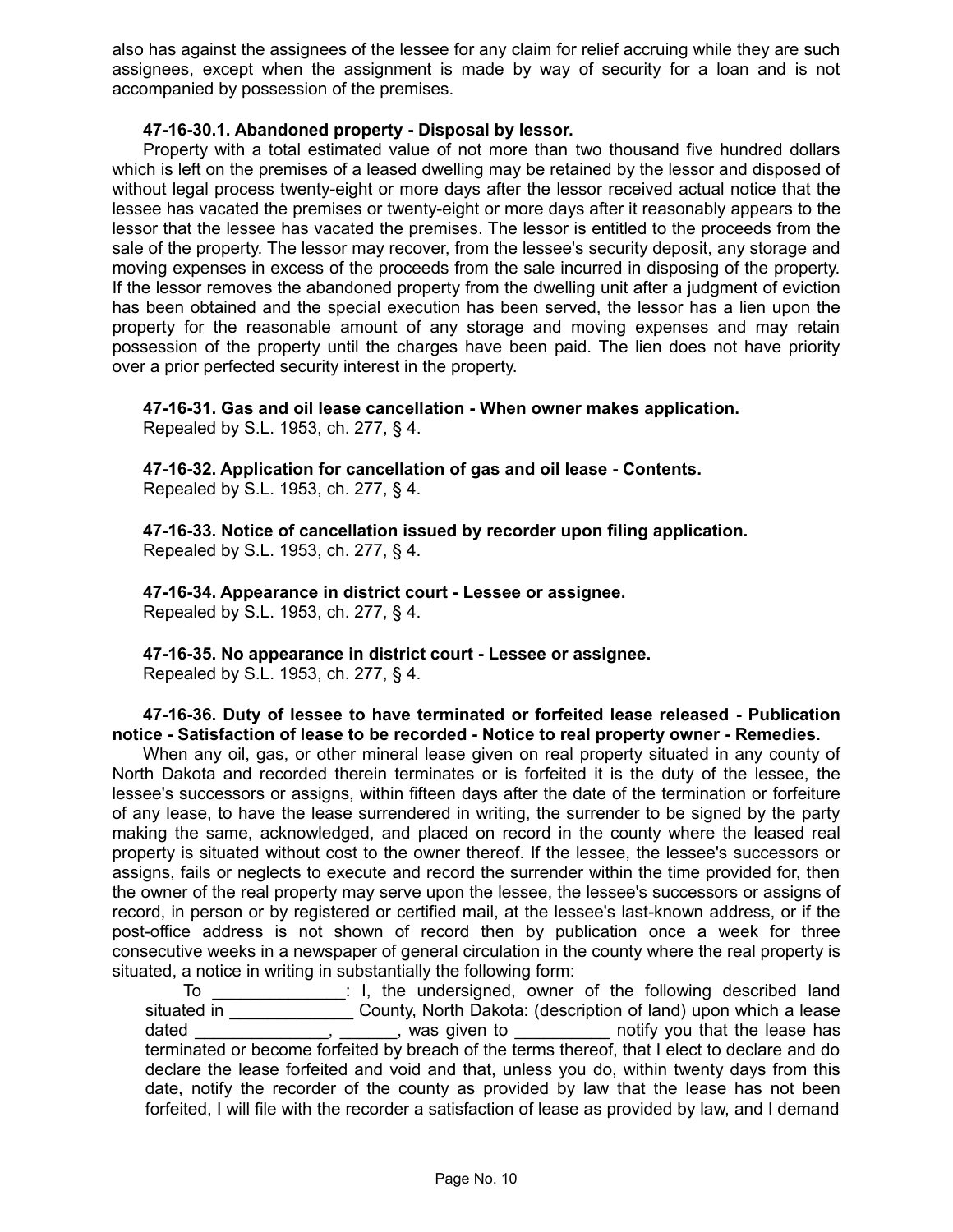that you execute or have executed a proper surrender of the lease and that you put the same of record in the office of the recorder of the county within twenty days from this date. Dated

\_\_\_\_\_\_\_\_\_\_\_\_\_\_\_\_\_\_\_\_\_\_\_\_\_\_\_\_\_ The owner of the real property may after twenty days from the date of service, registration, or first publication of the notice, file with the recorder of the county where the real property is situated a satisfaction of lease setting forth that the affiant is the owner of the real property, that the lease has terminated or that the lessee, or the lessee's successors or assigns, has failed or neglected to comply with the terms of the lease, reciting the facts constituting the failure and that the same has been forfeited and is void, and setting out in satisfaction of lease a copy of the notice served, as above provided and the manner and time of the service thereof. If the lessee, the lessee's successors or assigns, gives notice in writing within twenty days after service to the recorder of the county where the real property is located that the lease has not been forfeited and that the lessee, the lessee's successors or assigns, still claim that the lease is in full force and effect, then the satisfaction of lease may not be recorded but the recorders shall notify the owner of the real property of the action of the lessee, the lessee's successors or assigns, and the owner of the real property is entitled to the remedies now provided by law for the cancellation of the disputed lease. If the lessee, the lessee's successors or assigns, fails to notify the recorder, as above provided, then the recorder shall record the satisfaction of lease and thereafter the record of the lease is not notice to the public of the existence of the lease or of any interest therein, or rights thereunder, and the record may not be received in evidence in any court of the state on behalf of the lessee, the lessee's successors or assigns, against the lessor, the lessor's successors or assigns.

### **47-16-37. Action to obtain release - Damages, costs, and attorney's fees - Attachment.**

Should the owner of such lease neglect or refuse to execute a release, then the owner of the leased premises may sue in any court of competent jurisdiction to obtain such release, and may also recover in such action of the lessee, the lessee's successors or assigns, the sum of one hundred dollars as damages, and all costs, together with a reasonable attorney's fee for preparing and prosecuting the suit, and may also recover any additional damages that the evidence in the case will warrant. In all such actions, writs of attachment may issue as in other cases.

### **47-16-38. Surrender of lease by lessee.**

Any oil and gas or mining lease that has been or may hereafter be recorded in the office of the recorder of any county may be discharged and canceled of record by the recording of a certificate of cancellation signed by the lessee or the lessee's assigns of record, or the lessee's duly authorized attorney in fact or personal representative, including a foreign executor or administrator, or a corporation or limited liability company by its duly authorized officers or managers surrendering all of the lessee's right, title, and interest in and to said lease, which certificate shall be acknowledged as prescribed by law.

### **47-16-39. Record of surrender.**

The certificate of cancellation mentioned in section 47-16-38 shall be recorded at length and shall be noted on the margin of the record of the lease.

### **47-16-39.1. Obligation to pay royalties - Breach.**

1. The obligation arising under an oil and gas lease to pay oil or gas royalties to the mineral owner or the mineral owner's assignee, to deliver oil or gas to a purchaser to the credit of the mineral owner or the mineral owner's assignee, or to pay the market value thereof is of the essence in the lease contract, and breach of the obligation may constitute grounds for the cancellation of the lease in cases in which it is determined by the court that the equities of the case require cancellation. If the operator under an oil and gas lease fails to pay oil or gas royalties to the mineral owner or the mineral owner's assignee within one hundred fifty days after oil or gas produced under the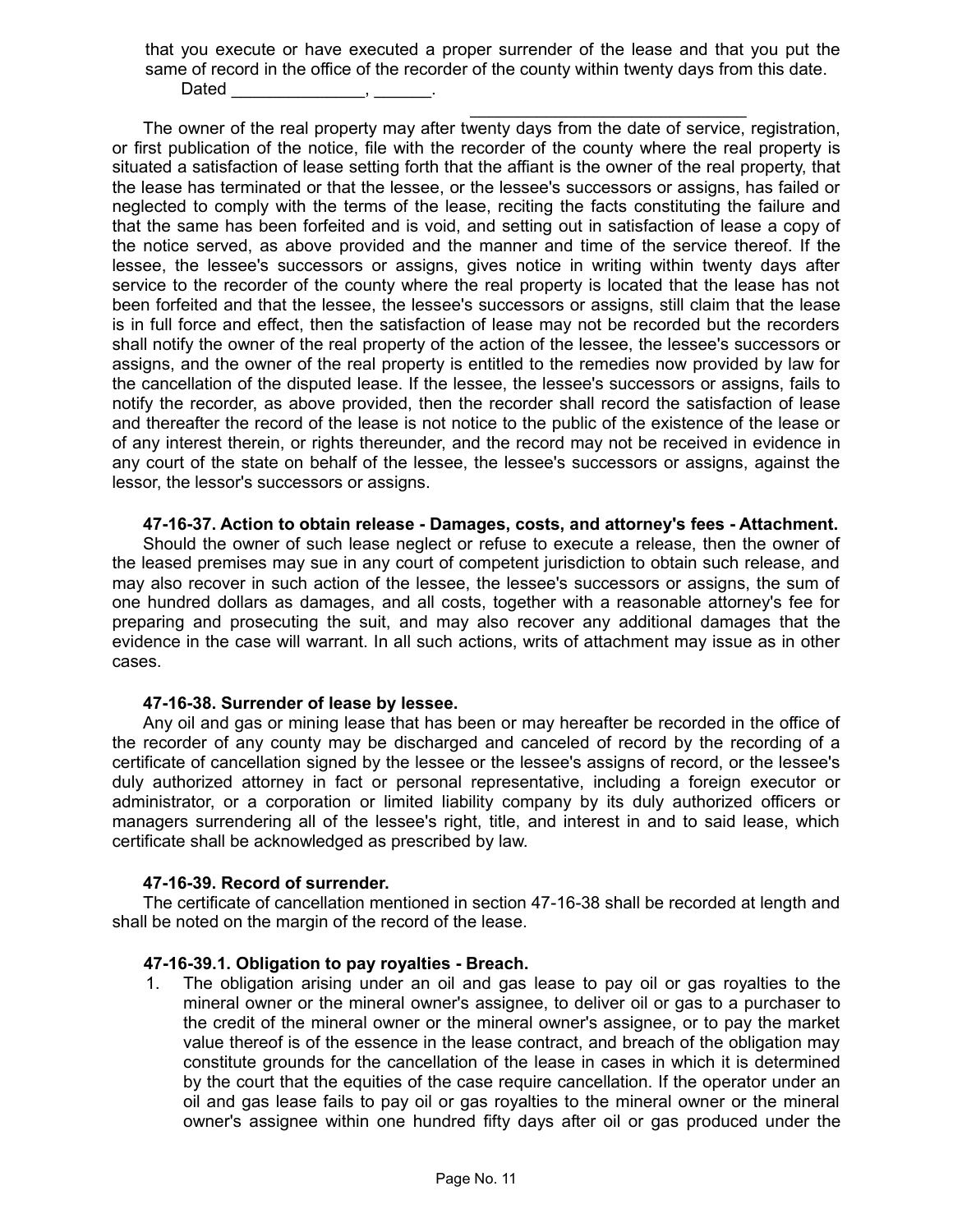lease is marketed and cancellation of the lease is not sought or if the operator fails to pay oil or gas royalties to an unleased mineral interest owner within one hundred fifty days after oil or gas production is marketed from the unleased mineral interest owner's mineral interest, the operator thereafter shall pay interest on the unpaid royalties, without the requirement that the mineral owner or the mineral owner's assignee request the payment of interest, at the rate of eighteen percent per annum until paid. If the aggregate amount is less than fifty dollars, the operator may remit semiannually to a person entitled to royalties the aggregate of six months' monthly royalties. The district court for the county in which the oil or gas well is located has jurisdiction over any proceeding brought under this section. The prevailing party in any proceeding brought under this section is entitled to recover court costs and reasonable attorney's fees. This section does not apply if mineral owners or their assignees elect to take their proportionate share of production in kind, in the event of a dispute of title existing that would affect distribution of royalty payments, or if a mineral owner cannot be located after reasonable inquiry by the operator; however, the operator shall make royalty payments to those mineral owners whose title and ownership interest is not in dispute.

2. This section does not apply to obligations to pay oil and gas royalties under an oil and gas lease on minerals owned or managed by the board of university and school lands.

# **47-16-39.2. Inspection of production and royalty payment records - Penalty.**

- 1. A royalty owner, a royalty owner's assignee, or a designated representative, upon written notice, is entitled to inspect and copy the oil and gas production and royalty payment records for the lease of the person obligated to pay royalties under the lease or division order. The person obligated to pay royalties under the lease shall make that person's oil and gas royalty payment and production records available for inspection and copying at that person's usual and customary place of business within the United States. A royalty owner may bring an action to compel the person obligated to pay royalties to allow inspection and copying of oil and gas production royalty payment records. In order for the royalty owner to prevail in such an action, the royalty owner must establish that:
	- a. The royalty owner or the royalty owner's assignee complied with notice requirements of this section;
	- b. The notice specified the lease involved, the time period under review and the records requested;
	- c. The royalty owner notified the person obligated to pay royalties at the address printed on the information statement as prescribed by rules adopted by the industrial commission pursuant to section 38-08-06.3; and
	- d. The person obligated to pay royalties denied inspection of the records or failed to respond within thirty days of service of notice.
- 2. The district court for the county in which the oil or gas well is located has jurisdiction over all proceedings brought pursuant to this section. If the royalty owner or the royalty owner's assignee is successful in any proceeding brought pursuant to this section, the district court shall allow the royalty owner or the royalty owner's assignee to recover court costs; reasonable costs, fees, disbursements, and expenses incurred by the royalty owner or the royalty owner's assignee or a designated representative in inspecting and copying the oil and gas production and royalty payment records of the person obligated to pay royalties under the lease; and reasonable attorney's fees.
- 3. If a royalty owner, a royalty owner's assignee, or a designated representative is the board of university and school lands:
	- a. The records in subsection 1 must be sent electronically, or in a manner acceptable to the board, to a location designated by the board.
	- b. Notwithstanding subsection 2, at the discretion of the board, a proceeding brought under this section may be brought in the district court of Burleigh County or in the county in which the oil or gas well is located.